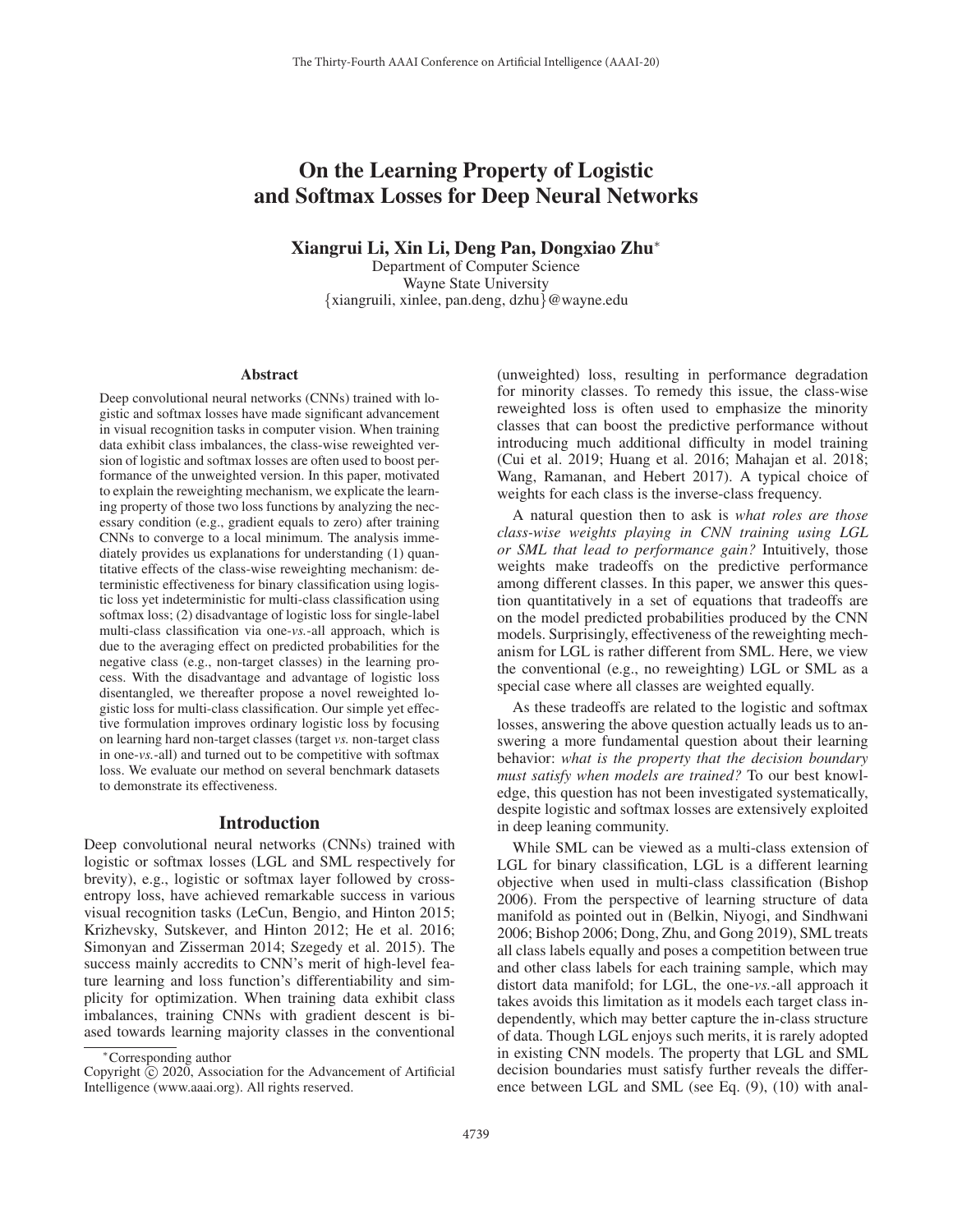ysis). If used for the multi-class classification problem, we can identify two issues for LGL. Compared with SML, LGL may introduce data imbalance, which can degrade model performance as sample size plays an important role in determining decision boundaries. More importantly, since the one-*vs.*-all approach in LGL treats all other classes as the negative class, which is of a multi-modal distribution (Li and Zhu 2018; Li, Zhu, and Dong 2018), the averaging effect of the predicted probabilities of LGL can hinder learning discriminative feature representations to other classes that share some similarities with the target class.

Our contribution can be summarized as follows:

- We provide a theoretical derivation on the relation among sample's predicted probability (once CNN is trained), class weights in the loss function and sample size in a system of equations. Those equations explaining the reweighting mechanism are different in effect for LGL and SML.
- We depict the learning property for LGL and SML for classification problems based on those probability equations. Under mild conditions, the expectation of model predicted probabilities must maintain a relation specified in Eq (9).
- We identify that the multi-modality neglect problem in LGL is the main obstacle for LGL in multi-class classification. To remedy this problem, we propose a novel learning objective, in-negative class reweighted LGL, as a competitive alternative for LGL and SML.
- We conduct experiments on several benchmark datasets to demonstrate the effectiveness of our method.

## Related Work

With recent explosion in computational power and availability of large scale image datasets, deep learning models have repeatedly made breakthroughs in a wide spectrum of tasks in computer vision (LeCun, Bengio, and Hinton 2015; Goodfellow, Bengio, and Courville 2016). Those advancements include new CNN architectures for image classification(Krizhevsky, Sutskever, and Hinton 2012; He et al. 2016; Simonyan and Zisserman 2014; Szegedy et al. 2015), objective detection and segmentation (Ren et al. 2015; Ronneberger, Fischer, and Brox 2015), new loss functions (Dong, Zhu, and Gong 2019; Zhang and Sabuncu 2018) and effective training techniques to improve CNN performance (Srivastava et al. 2014; Ioffe and Szegedy 2015).

In those supervised learning problems, CNNs are mostly trained with loss functions such as LGL and SML. In practice, class imbalance naturally emerges in real-world data and training CNN models directly on those datasets may lead to poor performance. This phenomenon is referred as the imbalanced learning problem (He and Garcia 2008). To tackle this problem, cost-sensitive method (Elkan 2001; Zhou and Liu 2010) is the widely-adopted approach in current training practices as they don't introduce any obstacles in the backpropagation algorithm. One of the most popular methods is class-wise reweighting loss function based on LGL and SML. For example, (Huang et al. 2016;

Wang, Ramanan, and Hebert 2017) reweight each class by its inverse-class frequency. In some long-tailed datasets, a smoothed version of weights is adopted (Mahajan et al. 2018; Mikolov et al. 2013), which emphasizes less on minority classes, such as the square root of inverse-class frequency. More recently, (Cui et al. 2019) proposed a weighting strategy based on the calculation of effective sample size. In the context of learning from noisy data, (Zhang and Sabuncu 2018) provides analysis on the weighted SGL showing close connection to the mean absolute error (MAE) loss. However, what role class-wise weights play in LGL and SML is not explained in previous works. In this paper, we provide a theoretical explication on how the weights control the tradeoffs among model predictions.

If we decompose the multi-class classification as multiple binary classification sub-tasks, LGL can also be used as the objective function via one-*vs.*-all approach (Hastie et al. 2005; Bishop 2006), which is however rarely adopted in existing works of deep learning. Motivated to understand class-wise reweighted LGL and SML, our analysis further leads us to a more profound discovery in the properties of decision boundaries for LGL and SML. Previous work in (Dong, Zhu, and Gong 2019) showed that the learning objective using LGL is quite different from SML as each class is learned independently. They identified the negative class distraction (NCD) phenomenon that might be detrimental to model performance when using LGL in multi-class classification. From our analysis, the NCD problem can be partially explained that LGL treats the negative class (e.g., non-target classes) as a single class and ignores its multi-modality. If there exists one non-target class that share some similarity with the target class, CNN trained with LGL may make less confident predictions for that non-target class (e.g., probability of belonging to the negative class is small) as its predicted probabilities are averaged out due to other non-target classes with confident predictions. Consequently, samples from that specific non-target class can be misclassified into the target class, resulting in large predictive error.

### Analysis on LGL and SML

In this section, we provide a theoretical explanation for the class-wise weighting mechanism and depict the learning property of LGL and SML losses.

**Notation** Let  $D = \{ (x_i, y_i) \}_{i=1}^N$  be the set of training samples of size N, where  $x_i \in \mathbb{R}^p$  is the *n*-dimensional feature ples of size N, where  $x_i \in \mathbb{R}^p$  is the *p*-dimensional feature vector and  $y_i = k(k = 0, \dots, K - 1)$  is the true class label,<br>and  $S_k = \{(x_i, y_i) : y_i = k\}$  the subset of D for the k-th and  $S_k = \{(x_i, y_i) : y_i = k\}$  the subset of D for the k-th class. The bold  $y_i = (y_i^0, \ldots, y_i^{K-1})$  is used to represent class. The bold  $y_i = (y_i^0, \dots, y_i^{K-1})$  is used to represent<br>the one-hot encoding for  $y_i: y_i^k = 1$  if  $y_i = k$ , 0 otherwise.<br> $N_k = |S_k|(k = 0 \dots K-1)$  is used to represent sample  $N_k = |S_k|(k = 0, \cdots, K-1)$  is used to represent sample size for the k-th class and hence  $\sum_k N_k = N$ . The maxi-<br>mum size is denoted as  $N_{\text{max}} = \max_{k=0} \frac{N}{K} (N_k)$ mum size is denoted as  $N_{\text{max}} = \max_{k=0,\dots,K-1}(N_k)$ .

#### **Preliminaries**

For classification problem, the probability for a sample *x* belonging to one class is modeled by logistic (e.g., sigmoid)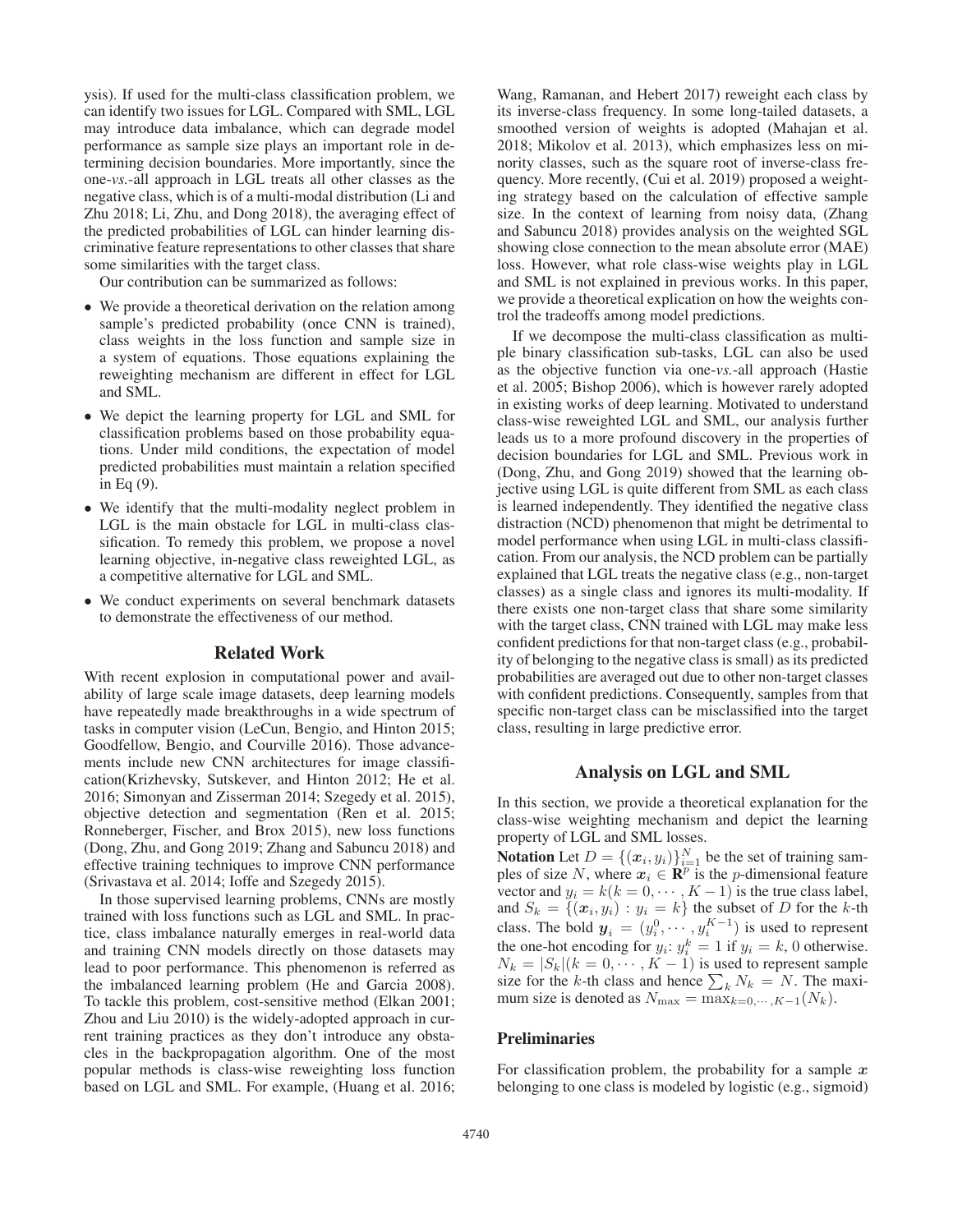for binary classification

$$
p(y = 1|\mathbf{x}; \boldsymbol{\theta}) = \frac{1}{1 + \exp(-z)},
$$
  

$$
p(y = 0|\mathbf{x}; \boldsymbol{\theta}) = 1 - p(y = 1|\mathbf{x})
$$

 $p(y = 0|\mathbf{x}; \boldsymbol{\theta}) = 1 - p(y = 1|\mathbf{x}),$ <br>and by softmax for multi-class classification

$$
p(y = k|\mathbf{x}; \boldsymbol{\theta}) = \frac{\exp(z_k)}{\sum_{j=0}^{K-1} \exp(z_j)}
$$

,

where all z's are the logits for x modeled by CNN with parameter vector  $\theta$ . It is worth noting that softmax is equivalent to logistic in binary classification as can be seen from

$$
p(y = 1|\boldsymbol{x}) = \frac{\exp(z_1)}{\exp(z_0) + \exp(z_1)} = \frac{1}{1 + \exp(-(z_1 - z_0))}.
$$

Hence, without loss of generality, we write class-wise reweighted LGL ( $K = 2$ ) and SML ( $K \geq 3$ ) in a unified form as follows

$$
L(\boldsymbol{\theta}) = -\sum_{k=0}^{K-1} \lambda_k \sum_{i_k \in S_k} \log f_k(\boldsymbol{\theta}; \boldsymbol{x}_{i_k}) = -\sum_{k=0}^{K-1} \lambda_k L_k(\boldsymbol{\theta}),
$$
\n(1)

where each  $f_k(\theta; x_i) = p(y_i = k | x_i)$  is the CNN predicted probability of sample  $x_i$  belonging to the k-th class;  $\lambda$ s are weight parameters to control each class's contribution in the loss. When all  $\lambda$ s are equal,  $L(\theta)$  is the conventional crossentropy loss and minimizing it is equivalent to maximizing likelihood. If the training data are imbalanced, a different setup of  $\lambda$ s is used, usually classes with smaller sizes are assigned with higher weights. Generally,  $\lambda$ s are treated as hyperparameters and selected by cross-validation.

We emphasize here that using logistic function for multiclass ( $K \geq 3$ ) is a different learning objective from softmax in this case as the classification problem is essentially reformulated as K binary classification sub-problems.

#### Key Equations for Weights  $\lambda$ s

Assume that CNN's output layer, after convolutional layers, is a fully connected layer of  $K$  neurons with bias terms, then the predicted probability for sample  $x$  is given by the softmax activation:

$$
f_k(\boldsymbol{x}) = \frac{\exp(\boldsymbol{W_k h_x} + b_k)}{\sum_{j=1}^K \exp(\boldsymbol{W}_j h_x + b_j)} \quad (k = 0, \cdots, K - 1),
$$
\n(2)

where  $h_x$  is the feature representation of  $x$  extracted from convolutional layers,  $W_k$  and  $b_k$  are parameters of the k-th neuron in the output layer. For notational simplicity, we have dropped  $\theta$  in  $f_k(x)$ .

After CNN is trained, we assume that the reweighted SML  $L(\theta)$  is minimized to local optimum  $\theta^*$ . By optimization theory, a necessary condition is that the gradient of  $L(\theta)$  is zero at  $\theta = \theta^{*1}$ :

$$
\frac{\partial L}{\partial \theta} = 0 \iff \sum_{k=1}^{K} \lambda_k \frac{\partial L_k}{\partial \theta} = 0. \tag{3}
$$

We specifically consider  $L_1(\theta)$  for the 1-st class with respect to one component  $\eta$  of  $\theta$ . Then with chain rule, the necessary condition above gives:

$$
\lambda_1 \frac{\partial L_1}{\partial \eta} + \sum_{k=2}^K \lambda_k \frac{\partial L_k}{\partial \eta} = 0 \iff
$$
\n
$$
\lambda_1 \sum_{i_1 \in S_1} \frac{1}{f_{1,i_1}} \frac{\partial f_{1,i_1}}{\partial \eta} + \sum_{k=2}^K \lambda_k \sum_{i_k \in S_k} \frac{1}{f_{k,i_k}} \frac{\partial f_{k,i_k}}{\partial \eta} = 0,
$$
\n(4)

where we use  $f_{j,i_k} = f_j(\boldsymbol{x}_{i_k})$  given by Eq. (2).

Let  $\sigma(z)$  be the softmax function of  $z = (z_1, \dots, z_K)$ with each component  $\sigma(z_k) = \exp(z_k) / \sum_i \exp(z_i)$ , its derivative is derivative is

$$
\frac{\partial \sigma(z_k)}{\partial z_i} = \begin{cases} \sigma(z_k)(1 - \sigma(z_k)), & i = k \\ -\sigma(z_k)\sigma(z_i), & i \neq k. \end{cases}
$$
 (5)

Denoting  $a_{j,i_k} = W_j h_{x_{i_k}} + b_j$  as the *j*-th logit in Eq. (2) for sample  $x_{i_k}$ , then  $f_{j,i_k} = \sigma(a_{j,i_k})$   $(j = 0, \dots, K - 1)$ . Again with chain rule and Eq. (5):

$$
\frac{\partial f_{k,i_k}}{\partial \eta} = \sum_{j=1}^{K} \frac{\partial f_{k,i_k}}{\partial a_{j,i_k}} \frac{\partial a_{j,i_k}}{\partial \eta} \n= f_{k,i_k} (1 - f_{k,i_k}) \frac{\partial a_{k,i_k}}{\partial \eta} - f_{k,i_k} \sum_{j \neq k} f_{j,i_k} \frac{\partial a_{j,i_k}}{\partial \eta}.
$$
\n(6)

Since Eq. (4) holds valid for any component  $\eta$  of  $\theta$ , we specifically consider the case when  $\eta = b_1$ . Therefore we have  $\partial a_{1,i_k}/\partial b_1 = 1$  and  $\partial a_{j,i_k}/\partial b_1 = 0 (j = 2, \dots, K)$ . Then Eq. (6) becomes:

$$
\frac{\partial f_{k,i_k}}{\partial b_1} = \begin{cases} f_{1,i_1}(1 - f_{1,i_1}), & k = 1\\ -f_{k,i_k}f_{1,i_k}, & k \neq 1. \end{cases}
$$
 (7)

Plug Eq. (7) back into Eq. (4) and rearrange the terms, we have

$$
\lambda_1 \sum_{i_1 \in S_1} (1 - f_{1,i_1}) = \sum_{k=2}^K \lambda_k \sum_{i_k \in S_k} f_{1,i_k}.
$$
 (8)

With the same calculations, we can obtain other  $K - 1$ similar equations, each of which corresponds to one class. Remember  $f_{j,i_k}$  is the probability of sample  $x_{i_k}$  from the  $k$ -th class being predicted into the j-th class, and Eq. (8) reveals the quantitative relation between weights  $\lambda$ s, model predicted probabilities and training samples. Notice that CNN is often trained with  $L_2$  regularization to prevent overfitting. If the bias term  $b_k$ s are not penalized, Eq. (8) still holds valid. Another possible issue is that the calculation relies on the use of bias terms  $b_k$  in the output layer. As using bias increases CNN's flexibility and is not harmful to CNN performance, our analysis is still applicable to a wide range of CNN models trained with cross-entropy loss.

We observe in Eq. (8),  $\sum_{i_1 \in S_1} (1 - f_{1,i_1})/N_1$  (approximately) represents the expected probability of CNN incorrectly predicting a sample of class 1 and  $\sum_{i_k \in S_k} f_{1,i_k}/N_k$ 

<sup>&</sup>lt;sup>1</sup>More strictly, zero is in the subgradient of  $L(\theta)$  at  $\theta^*$ . But this doesn't affect the following analysis.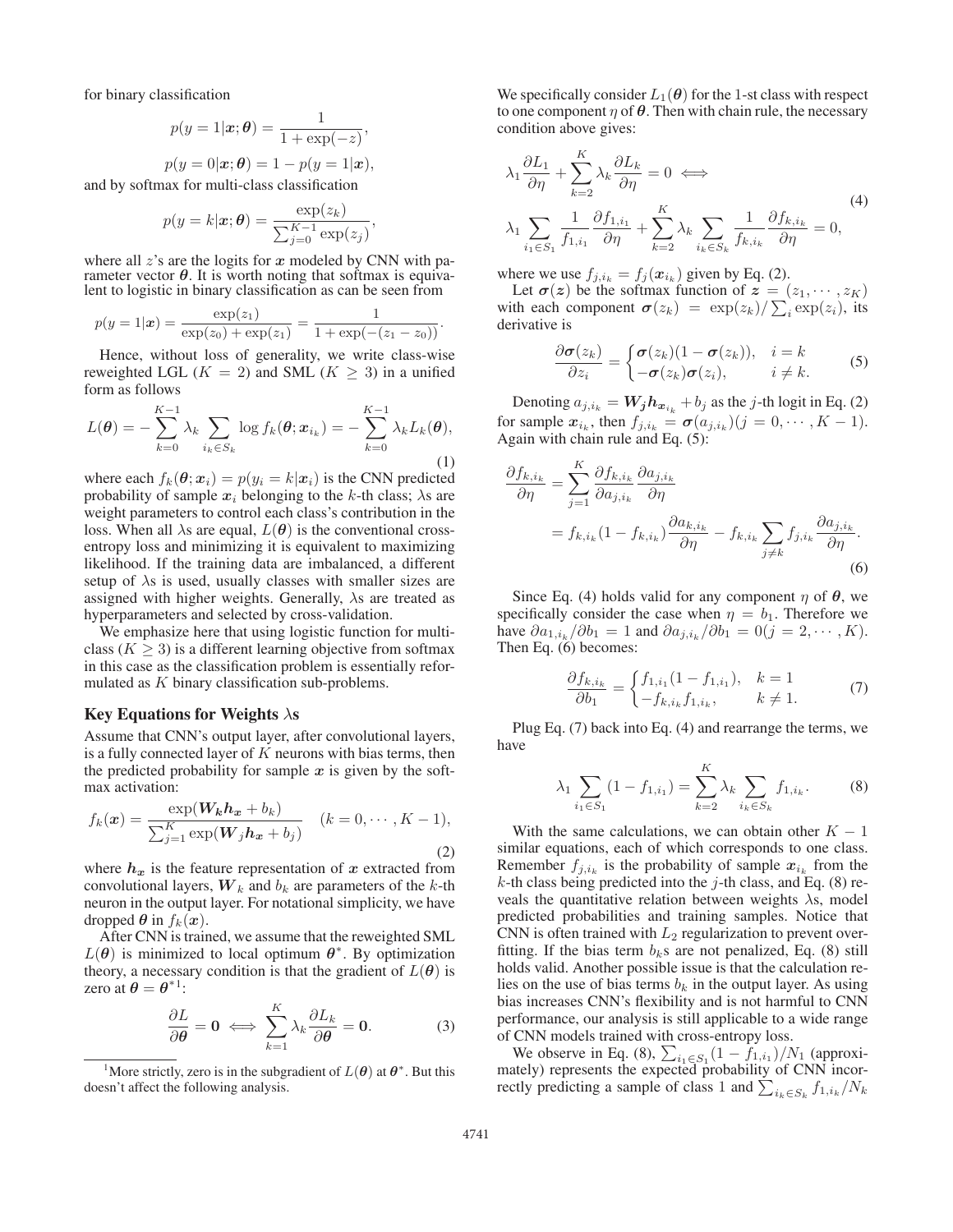the expected probability of CNN misclassifying a sample of class  $k(k \neq 1)$  into class 1. If we assume that the training data can well represent the true data distribution that testing data also follow, the learning property of trained CNN shown in Eq. (8) can be generalized to testing data.

More specifically, since the CNN model is a continuous mapping and the softmax output is bounded between 0 and 1, by the uniform law of large numbers (Newey and McFadden 1994), we have the following system of  $K$  equations *once CNN is trained*:

$$
\begin{cases} \lambda_0 N_0 (1 - \bar{p}_{0 \to 0}) \approx \sum_{k \neq 0} \lambda_k N_k \bar{p}_{k \to 0} \\ \vdots \\ \lambda_{K-1} N_{K-1} (1 - \bar{p}_{K-1 \to K-1}) \approx \sum_{k \neq K-1} \lambda_k N_k \bar{p}_{k \to K-1}, \end{cases} \tag{9}
$$

where for indices i and j,  $\bar{p}_{i\rightarrow j}$  represents the expected probability of CNN predicting a sample from class  $i$  into class  $j$ :

$$
\bar{p}_{i\to j} = \mathbf{E}_{\mathbf{x} \sim P(\mathbf{x}|y=i)} f_j(\mathbf{x}),
$$

where  $P(x|y = i)$  is the true data distribution for the *i*-th class.

Binary Case with LGL For binary classification problem  $(K = 2)$ , Eq. (9) gives us the following relation about CNN predicted probabilities:

$$
\frac{1 - \bar{p}_{0 \to 0}}{\bar{p}_{1 \to 0}} \approx \frac{\lambda_1 N_1}{\lambda_0 N_0}.
$$
 (10)

• In the conventional LGL where each class is weighted equally ( $\lambda_0 = \lambda_1$ ), Eq. (10) becomes  $1 - \bar{p}_{0 \to 0}$  =  $N_1\bar{p}_{1\to 0}/N_0$ . If data exhibit severe imbalance, say  $N_0 =$  $10N_1$ , then we must have  $(\bar{p}_{1\to 0} < 1)$ 

$$
\bar{p}_{0 \to 0} = 1 - \frac{\bar{p}_{1 \to 0}}{10} > 0.9.
$$

If  $t = 0.5$  is the decision making threshold, this im-<br>plies that the trained neural network can correctly preplies that the trained neural network can correctly predict a majority class (e.g., class 0) sample, confidently (at least) with probability 0.9, on average. However, for minority class, the predictive performance is more complex which depends on the trained model and data distribution. For example, if two classes can be well separated and the model made very confident predictions, say  $\bar{p}_{0\to0} = 0.98$ , then we must have  $\bar{p}_{1\to1} = 0.8$  for the minority class, implying a good predictive performance on class 1. If  $\bar{p}_{0\to0} = 0.92$ , then we have  $\bar{p}_{1\to1} = 0.2$ . This means the predicted probability of a minority sample being minority is 0.2 on average. Hence, the classifier must misclassify most minority samples  $(0.2 < 0.5)$ , resulting in very poor predictive accuracy for minority class.

• If LGL is reweighted using inverse-class frequencies,  $\lambda_0 = 1/N_0$  and  $\lambda_1 = 1/N_1$ , the equation above is equivalent to  $\bar{p}_{0\to 0} = 1 - \bar{p}_{1\to 0} = \bar{p}_{1\to 1}$ . Since predictions are made by  $y = \arg \max_i f_i(x)$  and  $f_1(x) > f_0(x)$  means  $f_1(x) > 0.5$ , we can have a deterministic relation: if either class 0 or 1 can be well predicted (e.g.,  $\bar{p}_{i\rightarrow i} > 0.5$ ), reweighting by class inverse frequencies can guarantee performance improvement for the minority class. However, the extent of "goodness" depends on the separability of the underlying data distributions of the two classes.

| $\lambda_0$ | $\Omega$ | ΔV <sub>0</sub><br>$\overline{N_0+N_1}$ | $2N_0$<br>$(2N_0+N_1)$ |
|-------------|----------|-----------------------------------------|------------------------|
| <b>RHS</b>  | 10       |                                         |                        |
| LHS(Sim1)   | 10.05    | 1.00                                    | 0.50                   |
|             | (1.13)   | (0.09)                                  | (0.04)                 |
| LHS(Sim2)   | 10.12    | 1.01                                    | 0.50                   |
|             | (0.67)   | (0.05)                                  | (0.03)                 |

Table 1: Simulation results (along with standard deviation) for Eq. (10) over 100 runs,  $\lambda_1 = 1 - \lambda_0$ . RHS represents theoretical value on the right-hand side of (10); LHS the simulated value on the left hand side.

Simulations for Eq. (10) We conduct simulations under two settings for checking Eq. (10). The imbalance ratio is set to 10 in training data ( $N_0 = 1000, N_1 = 10000$ ), testing data size is (1000, 1000); both training and testing data follow the same data distribution. As the property only relies on the last fully connected hidden layer, we use the following setup:

- Sim1:  $P_1(x|y=1) = \mathcal{N}(-1.5, 1) + \mathcal{U}(0, 0.5), P_2(x|y=1)$ 0) =  $\mathcal{N}(1.5, 1) + \mathcal{U}(-0.5, 0)$ . Logistic regression is fitted.  $N$  and  $U$  represents normal and uniform distribution respectively.
- Sim2:  $P_1(x|y = 1) = \mathcal{N}(\mu_1, \sigma_1), P_0(x|y = 0) =$  $\mathcal{N}(\mu_0, \sigma_0)$ , where  $\mu_1 = (0, 0, 0)$ ,  $\mu_0 = (1, 1, 1)$ ,  $\sigma_1 =$ 1.2*I*,  $\sigma_0 = I$ . A one-hidden-layer forward neural network of layer size  $(3, 10, 1)$  with sigmoid activation.

Table 1 shows simulation results under three  $\lambda$  settings. We see from the Table that simulated values match with the theoretical values accurately, demonstrating the correctness of Equation (10).

**Multi-class Case with SML** Because  $\sum_k \bar{p}_{i\to k} = 1$  and Eq. (9) has  $K(K-1)$  variables with only K equations we can't (9) has  $K(K-1)$  variables with only  $\overline{K}$  equations, we can't exactly solve it quantitatively for a relation among those  $\bar{p}_{i\rightarrow j}$ 's when  $K > 2$ . For the special case when weights are chosen as the inverse-class frequencies  $\lambda_k = 1/N_k$ , considering for class 1, we have  $(1 - \bar{p}_{1\to 1}) \approx \sum_{k\neq 1} \bar{p}_{k\to 1}$ .<br>Multi class classification  $(K > 2)$  does not have a determin Multi-class classification  $(K > 2)$  does not have a deterministic relation as in the binary case, as predictions are made by  $y = \arg \max_i f_i(x)$  and we don't have a decisive threshold for decision making (like the 0.5 in binary case). Our findings match the results in (Zhou and Liu 2010) in the sense that class-wise reweighting for multi-class is indeterministic. However, our results are solely based on the mathematical property of the backpropagation algorithm from optimization theory whereas (Zhou and Liu 2010) is based on decision theory.

Learning property of LGL and SML As the class-wise reweighting mechanism is explained in Eq. (9), those equations also reveal the property of decision boundaries for LGL and SML. For comparison, the decision boundary of support vector machine (SVM) (Cortes and Vapnik 1995) is determined by those support vectors that maximize the margin and those samples with larger margin have no effects on the position of decision boundary. On the contrary, all samples have their contribution to the decision boundary in LGL and SML so that their averaged probabilities that the model produces must satisfy Eq. (9). In particular for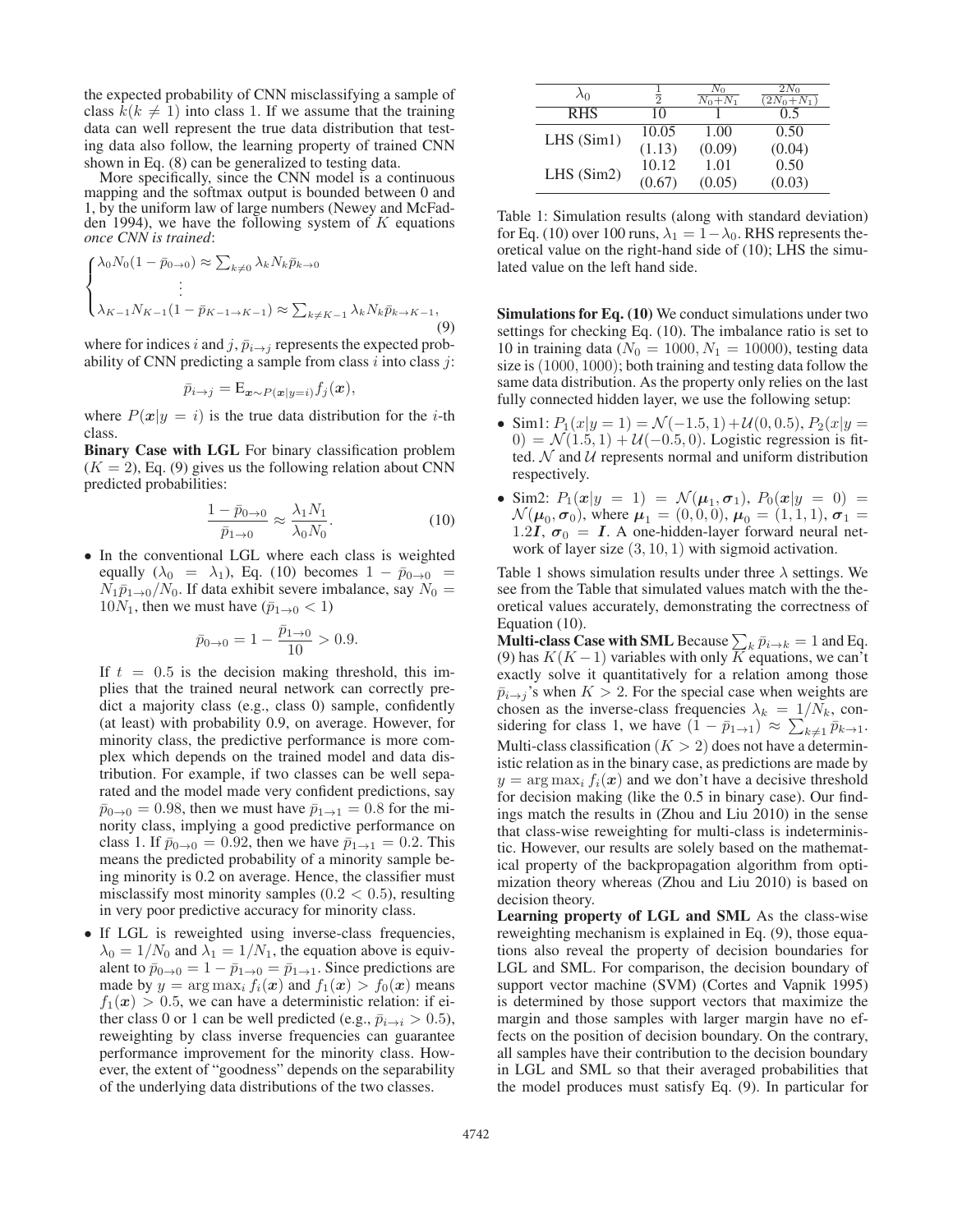the binary case, we can see that if classes are balanced, the model must make correct predictions with equal confidence for the positive and negative classes, on average; whereas for imbalanced data, the decision boundary will be pushed towards the minority class in a position with Eq (10) always maintained. Another observation is that if the expectation of model predicted probabilities doesn't match with its mode (e.g skewed distribution), the magnitude of tradeoff between performance of the majority and minority class depends on the direction of skewness. If the distribution of the majority class skews away from the decision boundary, upweighting minority class will boost model performance at a small cost of performance degradation for the majority class than if it skews towards the decision boundary. This implies that estimating the shape of data distribution in the latent feature space and choosing the weights accordingly would be very helpful to improve model overall performance.

## In-negative Class Reweighted LGL

In this section, we focused on LGL for multi-class classification via one-*vs.*-all approach. In addition to the theoretical merits of LGL mentioned in the introduction section that LGL is capable of better capturing the structure of data manifold than SML, the guarantee of achieving good performance after properly reweighting (e.g., Eg.(10)) is also desirable as the one-*vs.*-all approach naturally introduces data imbalance issue.

Multi-modality Neglect Problem In spite of those merits of LGL, it also introduces the multi-modality neglect problem for multi-class classification. Since the expectation of model predicted probability must satisfy Eq (10) for LGL, the averaging effect might be harmful for model performance. In the one-*vs.*-all approach, the negative class consists of all the remaining non-target classes, which follows a multi-modal distribution (one modality for each non-target class). LGL treats all non-target classes equally in the learning process. If there is a hard non-target class that shares non-trivial similarity with the target class, its contribution in LGL might be averaged out by other easy non-target classes. In other words, those easy non-target classes (e.g., correctly predicted as the negative class with high probabilities) would compensate the predicted probability of the hard non-target class so that the probabilistic relation in Eq (10) is maintained. Consequently, model could incorrectly predict samples from the hard non-target class into the target class, inducing large predictive error for that class. This phenomenon is not desirable as we want LGL to pay more attention on the separation of the target-class with that hard class, meanwhile maintain the separation from the remaining easy non-target classes.

To this end, we propose an improved version of LGL to reweight each non-target class's contribution within the negative class. Specifically, for the target class  $k$  (e.g., positive class, labeled as  $y = 1$ ) and all non-target classes (e.g., negative class, labeled as  $y = -1$ ), a two-level reweighting mechanism is applied in LGL, which we term as innegative-class reweighted LGL (LGL-INR):

$$
L_k^{\text{INR}}(\boldsymbol{\theta}) = -\frac{1}{N_k} \sum_{\boldsymbol{x} \in S_k} \log p(y = 1 | \boldsymbol{x}; \boldsymbol{\theta})
$$

$$
- \sum_{j=0, j \neq k}^{K-1} \lambda_j \frac{1}{N_j} \sum_{\boldsymbol{x} \in S_j} \log(1 - p(y = 1 | \boldsymbol{x}; \boldsymbol{\theta})),
$$
(11)

where  $p(y = 1 | x; \theta)$  is the predicted probability of sample *x* belonging to the positive class and  $\lambda_j$  is the weight for class  $j$  as a sub-class of the negative class.

The first reweighting is at the level of positive *vs.* negative class. If we require  $\sum_j \lambda_j = 1$ , using inverse-frequencies<br>will maintain the balance between the positive and peoplive will maintain the balance between the positive and negative class, as one-*vs.*-all is likely to introduce class imbalance. The second level of reweighting is within the negative class: we upweight the contribution of a hard sub-class by assigning a larger  $\lambda$ , making LGL-IGR focus more on the learning for that class.

**Choice of**  $\lambda$ s When there are a large number of classes, treating all  $\lambda$ s as hyperparameters and selecting the optimal values are not feasible in practice as we generally don't have the prior knowledge about which classes are hard. Instead, we adopt a strategy that assigns the weights during the training process. For each non-target class  $j(j \neq k)$ , let  $S_2^{\text{MB}}$  be the subset of  $S_k$  in the mini-batch we use the mean predicted the subset of  $S_j$  in the mini-batch, we use the mean predicted probability

$$
\bar{p}_j = \frac{1}{|S_j^{\text{MB}}|} \sum_{\bm{x} \in S_j^{\text{MB}}} p(y=1|\bm{x}, \bm{\theta})
$$

as the class-level hardness measurement. A larger  $\bar{p}_j$  implies class  $j$  is harder to separate from the target class  $k$ . We then transform those  $\bar{p}_i$ 's using softmax to get  $\lambda_i$ :

$$
\lambda_j = \frac{\exp(\beta \bar{p}_j)}{\sum_{i \neq k} \exp(\beta \bar{p}_i)},
$$

where  $\beta \geq 0$  is the temperature that can smooth (0  $\leq$  $\beta \leq 1$ ) or sharpen ( $\beta > 1$ ) each non-target class's contribution (Chorowski et al. 2015). LGL-INR adaptively shifts its learning focus to those hard classes, meanwhile keep attentive on those easy classes. Note that this strategy only introduces one extra parameter in LGL-INR.

With the competition mechanism imposed by  $\sum \lambda_j = 1$ ,<br>H<sub>r</sub>INR can be viewed as a smoothed learning object-LGL-INR can be viewed as a smoothed learning objective between the one-*vs.*-one and one-*vs.*-all approach: when  $\beta = 0$ ,  $\lambda_j = 1/K - 1$ , all non-target classes are weighted equally, which is the in-negative-class balanced LGL using inverse-class frequencies; when  $\beta$  is very large,  $\lambda_j$  concentrates on the hardest class (e.g.,  $\lambda_j \approx 1$ ) and LGL-INR approximately performs one-*vs.*-one classification. We don't specifically fine-tune the optimal value of  $\beta$  and  $\beta = 1$ works well in our experiments.

## Experiments

We evaluate LGL-INR on several benchmark datasets for image classification. Note that in our experiments, applying LGL in multi-class classification naturally introduces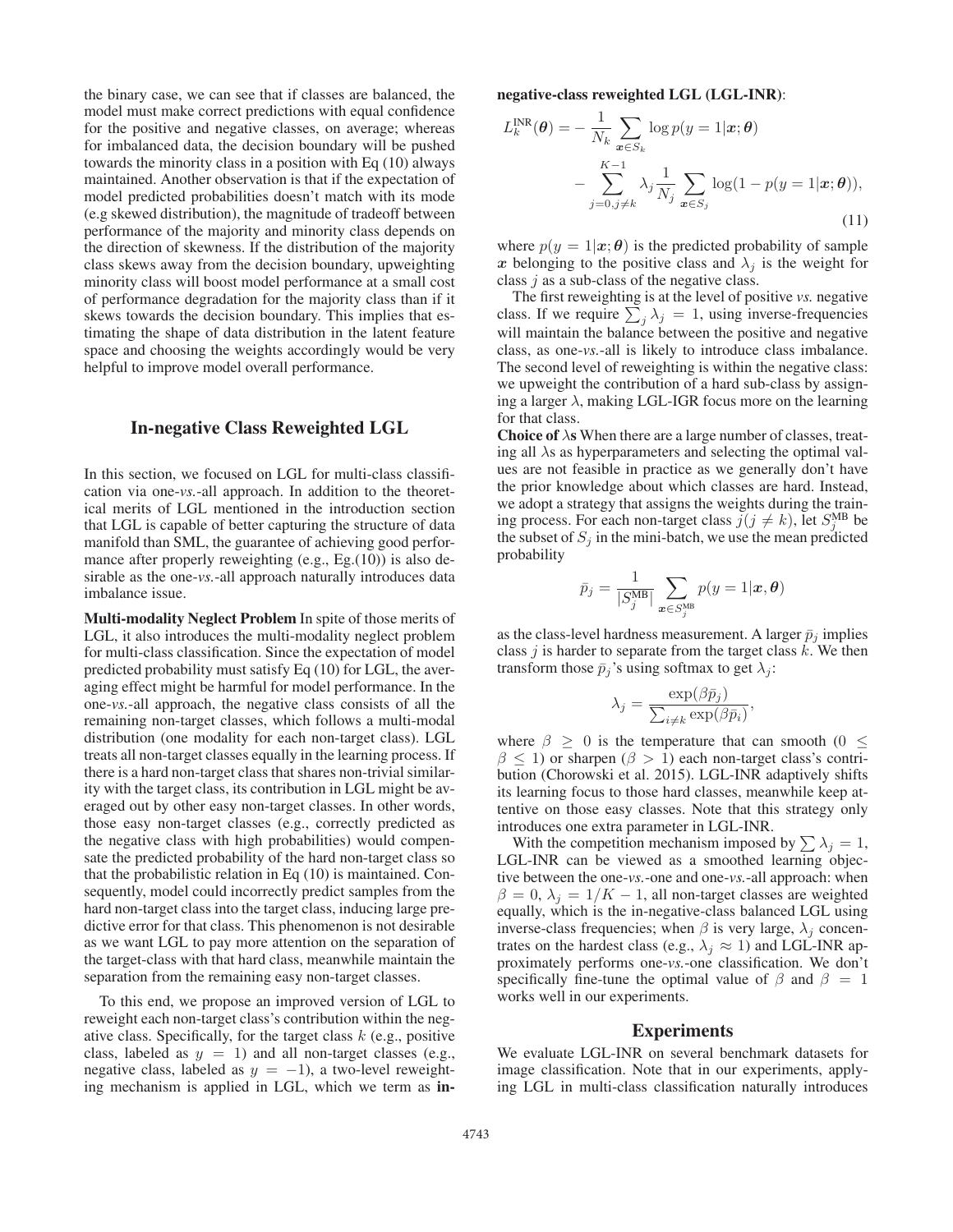| Model              | Architecture                        |
|--------------------|-------------------------------------|
| CNN <sub>2</sub> C | CV(C20K5S1)-MP(K2S2)-               |
|                    | CV(C50K5S1)-MP(K2S2)-800-10         |
| CNN <sub>5C</sub>  | CV(C32K3S1)-BN-CV(C64K3S1)-BN-      |
|                    | CV(C128K3S1)-MP(K2S2)-CV(C256K3S1)- |
|                    | BN-CV(C512K3S1)-MP(K8S1)-512-10     |

Table 2: CNN architectures used for MNIST-type datasets. C-channel represents number, K-kernel size, S-stride, BNbatch normalization and MP-max pooling

data imbalance which is handled in our LGL-INR formulation. Our primary goal here is to demonstrate that LGL-INR can be used as a drop-in replacement for LGL and SML with competitive or even better performance, rather than outperform the existing best models using extra training techniques. For fair comparison, all loss functions are evaluated in the same test setting. Code is made publicly available at *https://github.com/Dichoto/LGL-INR*.

### Experiment Setup

Dataset We perform experiments on four MNIST-type datasets, MNIST, Fashion-MNIST (FMNIST) (Xiao, Rasul, and Vollgraf 2017), Kuzushiji-MNIST (KMNIST) (Clanuwat et al. 2018) and CIFAR10. FMNIST and KM-NIST are intended as drop-in replacements for MNIST which are harder than MNIST. Both datasets are gray-scale images consisting of 10 classes of clothing and Japanese character respectively. CIFAR10 consists of colored images of size  $32 \times 32$  from 10 objects.

Model setup We test three loss functions on each dataset with different CNN architectures. For MNIST-type datasets, two CNNs with simple configurations are used. The first one (CNN2C) has two convolution layers and the other one (CNN5C) has 5 convolution layers with batch normalization (Ioffe and Szegedy 2015). For CIFAR10, we use MobilenetV2 (Howard et al. 2017) and Resnet-18 (He et al. 2016) with publicly available implementations.

Implementation details All models are trained with the standard stochastic gradient descent (SGD) algorithm. The training setups are as follows. For MNIST-type data, the learning rate is set to 0.01, the momentum is 0.5, batch size 64, number of epoch is 20. We don't perform any data augmentation. For CIFAR data, we train the models with 100 epochs and set batch size to 64. The initial learning rate is set to 0.1, and divide it by 10 at 50-th and 75-th epoch. The weight decay is  $10^{-4}$  and the momentum in SGD is 0.9. Data augmentation includes random crop and horizontal flip. We train all models without pretraining on large-scale image data. Model performance is evaluated by the top-1 accuracy rate and we report this metric on the testing data from the standard train/test split of those datasets for fair performance evaluation. For LGL-INR, we report the results using  $\beta = 1$ .

#### Predictive Results

Table 3 and Table 4 shows the classification accuracy using LGL, SML and LGL-INR on the MNIST-type and CI-FAR10 dataset respectively. From the table, we can observe

| Model              | Loss       | <b>MNIST</b> | <b>FMNIST</b> | <b>KMNIST</b> |
|--------------------|------------|--------------|---------------|---------------|
| CNN <sub>2</sub> C | LGL.       | 99.15        | 89.44         | 94.37         |
|                    | <b>SML</b> | 99.09        | 91.15         | 95.13         |
|                    | LGL-INR    | 99.29        | 91.15         | 96.43         |
| CNN <sub>5</sub> C | LGL        | 99.36        | 92.35         | 96.35         |
|                    | SML        | 99.47        | 93.15         | 96.39         |
|                    | LGL-INR    | 99.63        | 93.54         | 97.46         |

Table 3: Predictive top-1 accuracy rate (%) on the standard testing data of MNIST-type datasets.

| Loss    | Mobilenet <sub>V2</sub> | Resnet18 |
|---------|-------------------------|----------|
| LGL     | 92.40                   | 91.55    |
| SML     | 91.11                   | 91.32    |
| LGL-INR | 93.34                   | 93.68    |

Table 4: Predictive top-1 accuracy rate (%) on the standard testing data of CIFAR10 using different models.

that for all three loss functions, model with larger capacity yields higher accuracy. On MNIST-type data, LGL yields overall poorer performance than SML. This is because in those datasets, some classes are very similar to each other (like shirt *vs.* coat in FMNIST) and the negative class consists of 9 different sub-classes. Hence the learning focus of LGL may get distracted from the hard sub-classes due to the averaging behavior of LGL as shown in Eq (9). However, SML doesn't suffer this problem as all negative sub-classes are treated equally. On CIFAR10, LGL achieves better accuracy than SML. This is possibly due to the lack of very similar classes as in MNIST-type data. This observation demonstrates LGL's potential as a competitive alternative to SML in some classification tasks.

On the other hand, LGL-INR adaptively pays more attention on the hard classes while keeps its separation from easy classes. This enables LGL-IRN to outperform LGL and SML notably. Comparing LGL-IRN with LGL, we see that the multi-modality neglect problem deteriorates LGL's ability of learning discriminative features representation, which can be relieved by the in-negative class reweighing mechanism; comparing LGL-IRN with SML, focusing on learning hard classes (not restricted to classes similar to the target class) is beneficial. Also, the adaptive weight assignment in the training process doesn't require extra effort on the weight selection, making our method widely applicable.

#### Further Analysis

We check the predictive behavior of LGL-INR in detail by looking at the confusion matrix on testing data. Here, we use CNN2C and KMNIST dataset as an example. Fig. 1 show the results. We observe that for LGL, Class 1 and 2 have the lowest accuracy among 10 classes. By shifting LGL's learning focus on hard classes, LGL-INR significantly improves model performance on class 1 and 2. This is within our expectation backed by the theoretical depiction of LGL's learning property. SML does not have the multi-modality neglect problem as each class is treated equally in the learning process, yet it also does not pay more attention to the hard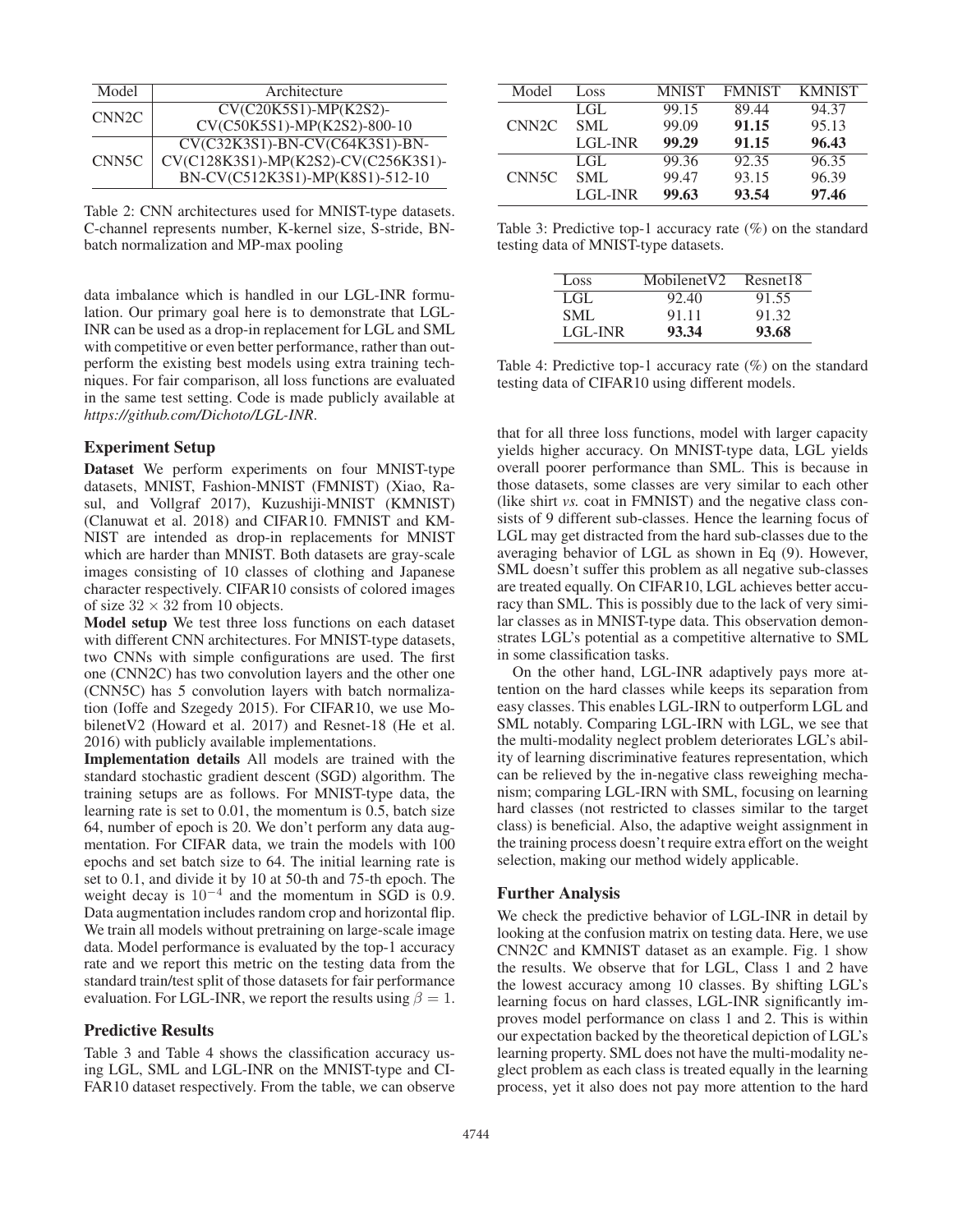

Figure 1: Confusion matrix on KMNIST testing data for LGL, SML and LGL-INR. Model: CNN2C. See Table 3 for overall accuracy. Notably, LGL-INR outperforms LGL in all 10 classes and SML in 9 classes except Class 1 (LGL-INR 940 *vs.* SML 945), in terms of per-class accuracy.



Figure 2: Testing top-1 accuracy on FMNIST and MNIST.

classes. This makes LGL-INR advantageous: LGL-INR outperforms SML on 9 classes out of 10. For example, class 0 have 18 samples misclassified into class 4 whereas only 6 are misclassified in LGL-INR.

Figure 2 displays the training accuracy curve for LGL, SML and LGL-INR on FMNIST and KMNIST. Under the same training protocol, LGL-INR achieves slightly faster convergence rate than SML and LGL with comparative (FMNIST) or better (KMNIST) performance, implying that focusing on learning hard classes may facilitate model training process.

| <b>iracy</b><br>$\alpha$ $\alpha$ $\alpha$ |  |  |
|--------------------------------------------|--|--|

Table 5: Accuracy of different  $\beta$  values on KMNIST. Model: CNN2C.

We also check the sensitivity of the temperature parameter  $\beta$  in LGL-INR weighting mechanism. Mathematically, a large or small value for  $\beta$  is not desirable as the LGL-INR is reduced to an approximate one-*vs.*-one or a classbalanced learning objective. We test  $\beta = 1, 2, 4$  on KM-NIST. As shown in Table 5 and Fig. 2, model performance is not sensitive to  $\beta$  in this range, making LGL-INR a competitive alternative to LGL or SML without introducing much hyper-parameter tuning.

## **Conclusion**

In this paper, motivated to explain the class-wise reweighting mechanism in LGL and SML, we theoretically deprived a system of probability equations that depicts the learning property of LGL and SML, as well as explains the roles of those class-wise weights in the loss function. By examining the difference in the effects of the weight mechanism on LGL and SML, we identify the multi-modality neglect problem is the major obstacle that can negatively affect LGL's performance in multi-class classification. We remedy this shortcoming of LGL with a in-negative-class reweighting mechanism. The proposed method shows its effectiveness on several benchmark image datasets. For future works, we plan to incorporate the estimation of data distribution and use the reweighting mechanism of LGL-INR at the sample level in the model training process to further improve the efficacy of the reweighting mechanism.

## Acknowledgement

This work is supported by the National Science Foundation under grant no. IIS-1724227.